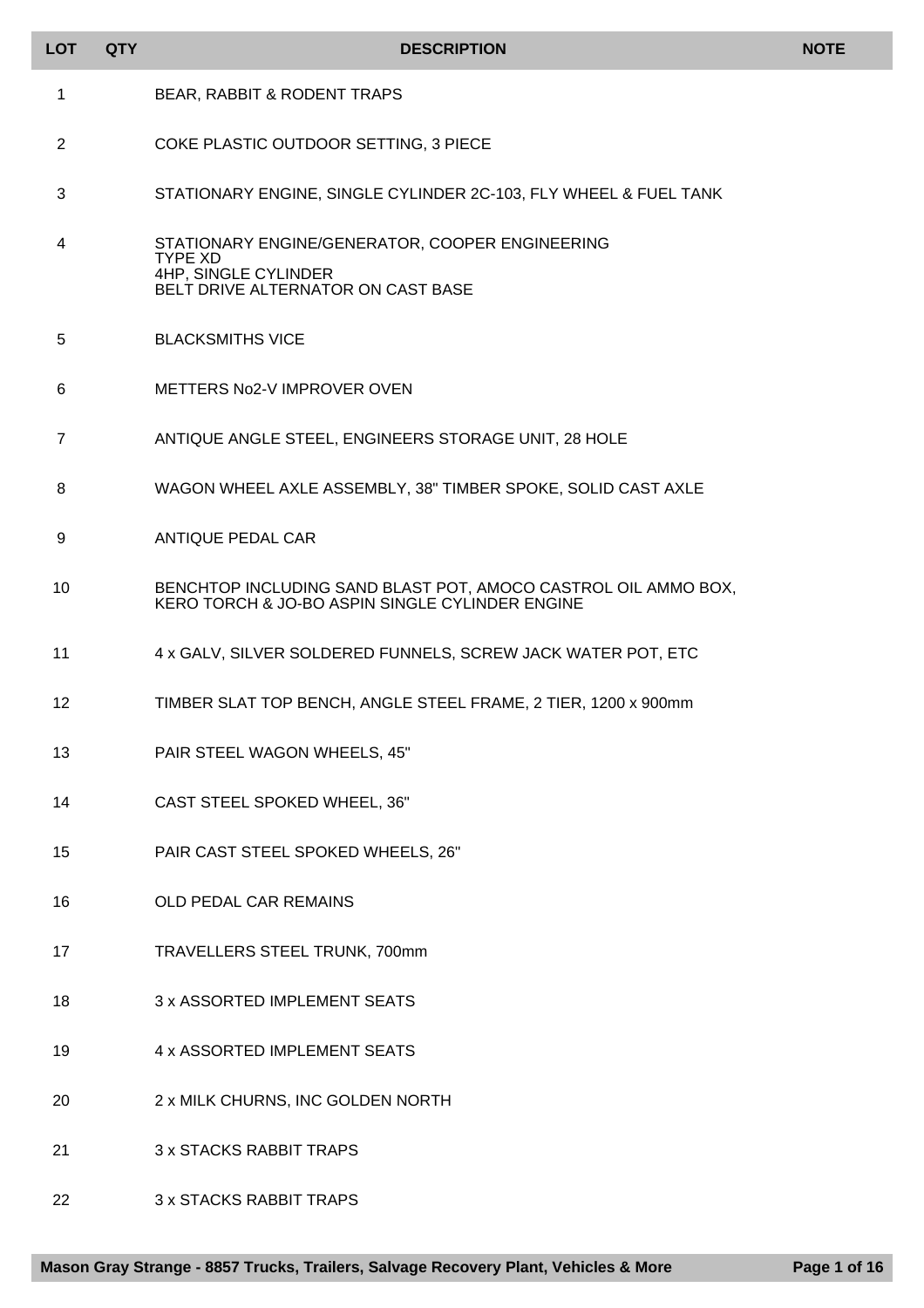| <b>LOT</b> | <b>QTY</b> | <b>DESCRIPTION</b>                                   | <b>NOTE</b> |
|------------|------------|------------------------------------------------------|-------------|
| 23         |            | WAGON WHEEL, STEEL SPOKES, 50"                       |             |
| 24         |            | PAIR FLAT WAGON WHEEL, STEEL (ART)                   |             |
| 25         |            | THE MITCHELL DRILL, NoV439, CAST ENDS                |             |
| 26         |            | ANTIQUE 7" HEADLIGHT & 2 x SPOKED RIMS               |             |
| 27         |            | 5 x OLD TRACTOR SEATS                                |             |
| 28         |            | 3 x SPOKED PULLEY WHEELS, STEEL                      |             |
| 29         |            | SUNSHINE HARVESTER PRESSED PANEL                     |             |
| 30         |            | SUNSHINE HARVESTER PRESSED PANEL                     |             |
| 31         |            | CAST TRACTOR SEAT, INSULATORS & GALV BUCKET          |             |
| 32         |            | SOLDERED PETROL TIN, CASTROL TIN & DESK FAN          |             |
| 33         |            | AC ARC WELDER, LINCOLN IDEALARC<br>180AMP, (CLASSIC) |             |
| 34         |            | 7 x ALLOY RIMS & TYRES, NISSAN EXA, ETC              |             |
| 35         |            | 2 x STACKS 13 STEEL & ALLOY RIMS & TYRES, ASSORTED   |             |
| 36         |            | 2 x SETS ALLOYS, JELLY BEAN, 14", ETC                |             |
| 37         |            | 7 x ALLOY WHEELS, ENKI 14" & ANSEN 14"               |             |
| 38         |            | 5 x ASSORTED GLOBE ALLOYS & TYRES, 14"               |             |
| 39         |            | SET 4 STEEL RIMS & FIRE HAWK TYRES GOLD, (GMH)       |             |
| 40         |            | SET 4 GLOBE ALLOYS & TYRES, 14"                      |             |
| 41         |            | PAIR 18" RIMS & TYRES                                |             |
| 42         |            | 2 x STEEL SPOKED WHEELS, 36" (NOT MATCHING)          |             |
| 43         |            | 20" AXLE SET, CAST STEEL                             |             |
| 44         |            | STEEL SPOKED WHEEL, 26"                              |             |

2 x MILK CHURNS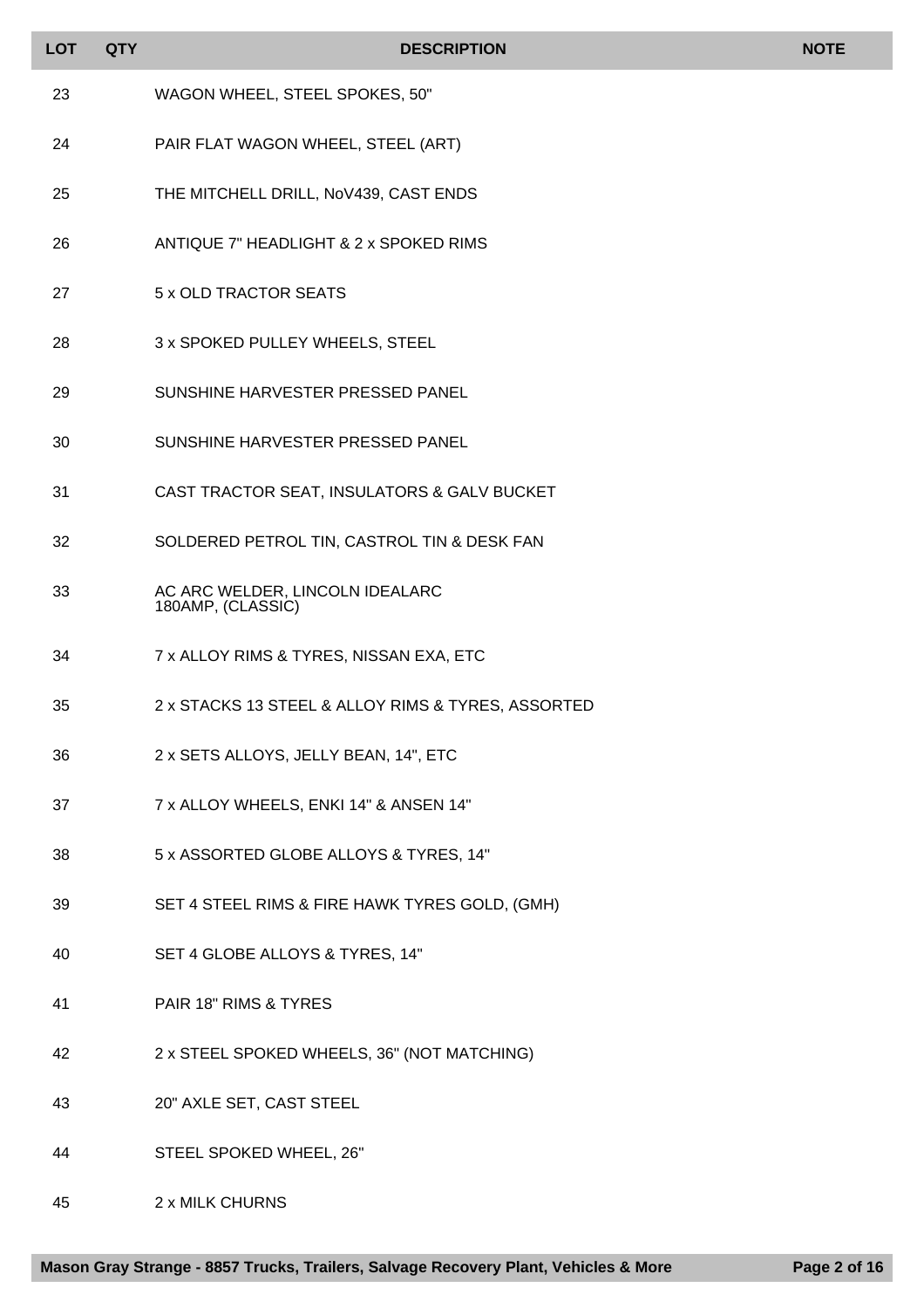| <b>LOT</b> | <b>QTY</b> | <b>DESCRIPTION</b>                                       | <b>NOTE</b> |
|------------|------------|----------------------------------------------------------|-------------|
| 46         |            | 2 x STEEL SPOKED WHEELS, 30"                             |             |
| 47         |            | 2 x STEEL SPOKED WHEELS, 28"                             |             |
| 48         |            | 3 x ASSORTED STEEL SPOKED WHEELS                         |             |
| 49         |            | CAST & PLATE STEEL WASH TROUGH                           |             |
| 50         |            | CAST STEEL PULL CART & AXLE SET                          |             |
| 51         |            | PAIR DRAWN PLOUGHS, (GARDEN ART)                         |             |
| 52         |            | RAPBLO BLACKSMITHS FORGE                                 |             |
| 53         |            | SILENT KNIGHT ANTIQUE REFRIGERATOR                       |             |
| 54         |            | *** VACANT ***                                           |             |
| 55         |            | <b>BLACKSMITHS ANVIL</b>                                 |             |
| 56         |            | <b>COOPER STATIONARY ENGINE</b><br><b>TYPE XD</b><br>4HP |             |
| 57         |            | DICK JOHNSON V8 SUPERCAR, WALL MOUNT FALCON SIDE         |             |
| 58         |            | 2 x STEEL SPOKED WHEELS, 46"                             |             |
| 59         |            | 2 x STEEL SPOKED WHEELS, 37"                             |             |
| 60         |            | 2 x STEEL SPOKED WHEELS, 28"                             |             |
| 61         |            | 2 x STEEL SPOKED WHEELS, 32"                             |             |
| 62         |            | 2 x STEEL SPOKED WHEELS, 50"                             |             |
| 63         |            | 2 x STEEL SPOKED WHEELS, 50"                             |             |
| 64         |            | 2 x STEEL SPOKED WHEELS, 36"                             |             |
| 64a        |            | PAIR SPOKED STEEL WHEELS                                 |             |
| 64b        |            | PAIR SPOKED STEEL WHEELS                                 |             |
| 64c        |            | PAIR SPOKED STEEL WHEELS                                 |             |

Г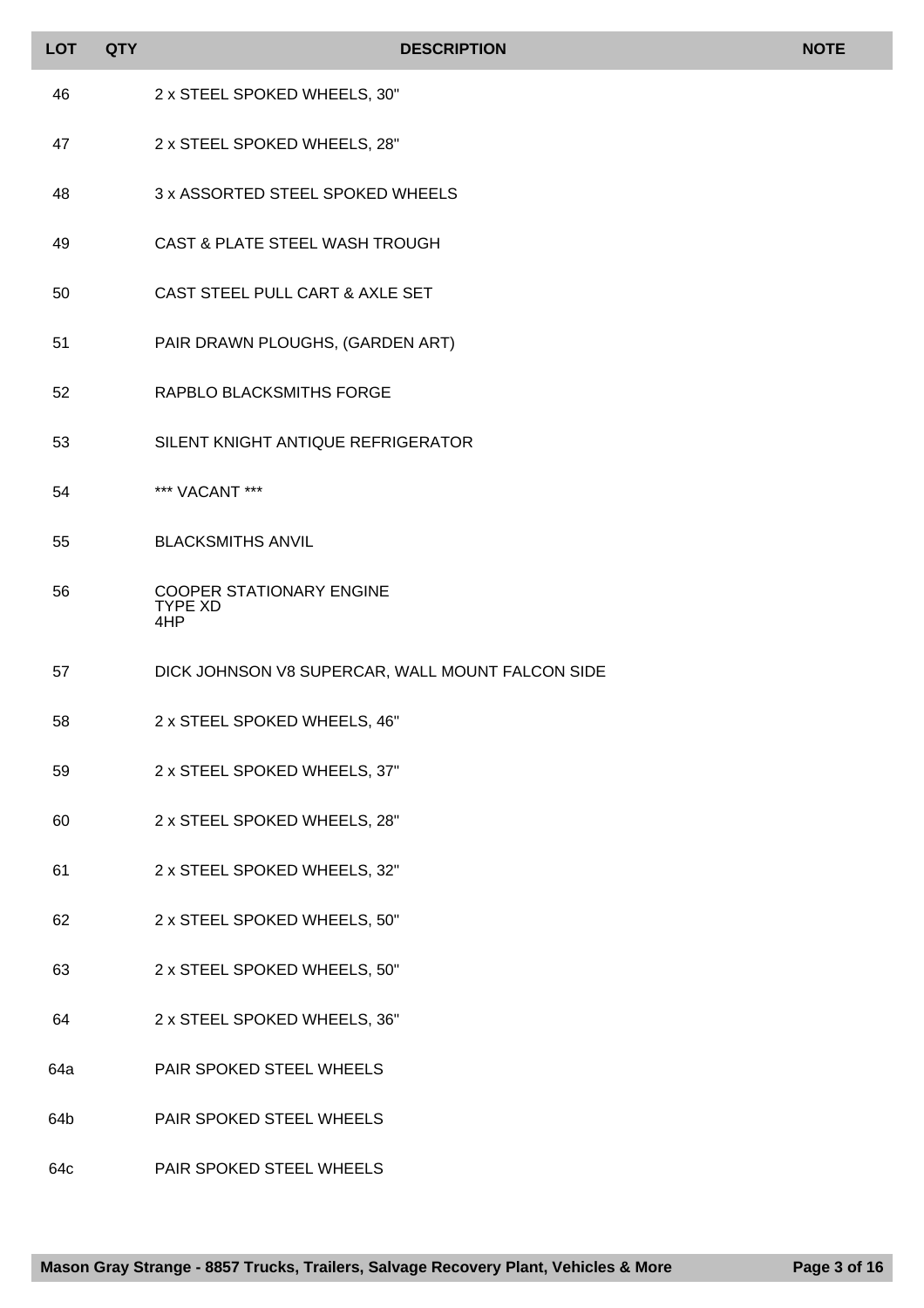| <b>LOT</b> | <b>QTY</b> | <b>DESCRIPTION</b>                                                                       | <b>NOTE</b> |
|------------|------------|------------------------------------------------------------------------------------------|-------------|
| 64d        |            | OLD BOTTLES, SCOLDERED CAN, ETC                                                          |             |
| 64e        |            | TIMBER WAGON WHEEL, TOY TROLLEY & TIMBER SACK TRUCK                                      |             |
| 64f        |            | COOPER SINGLE CYLINDER STATIONARY ENGINE                                                 |             |
| 65         |            | WAGON AXLE ASSEMBLY, WOODEN SPOKE, STEEL AXLE, TIMBER BOX<br><b>CHASSIS (GARDEN ART)</b> |             |
| 66         |            | 2 DOOR STAINLESS STEEL REFRIGERATOR, WESTINGHOUSE                                        |             |
| 67         |            | 5 x NEW TRUCK, TRAILER PVC GUARDS & LIGHT BAR & CONDENSORS                               |             |
| 68         |            | POLARIS TRAILER FRAME & SELF PROPELLED MOWER, ALL FAULTS                                 |             |
| 69         |            | <b>EATON FULLER GEARBOX</b>                                                              |             |
| 70         |            | SPORTS BAR & NUDGE BAR, ALLOY                                                            |             |
| 71         |            | 2 x ALLOY TANKS, ALLOY TOOL BOX, WHIRLY, TRUCK STEPS, EXHAUST<br>COVERS, ETC             |             |
| 72         |            | ALLOY CHECKER PLATE UTE TRAY TOOL BOX, 1250mm                                            |             |
| 73         |            | SET 4 F250 ALLOY WHEELS & TYRES, 20"                                                     |             |
| 74         |            | SET MAGNUM JELLY BEAN ALLOYS & TA RETREADS, 14x7                                         |             |
| 75         |            | 5 x SUPASPORT GT TYRES, NSO-15"                                                          |             |
| 76         |            | 7 x 20 LITRE BASF MASTERSEAL & EPOXY BINDER                                              |             |
| 77         |            | 5 x 20 LITRE BASF MASTERSEAL & EPOXY BINDER                                              |             |
| 78         |            | RATCHET BINDER, SLINGS, CHAIN, RUBBER, STRAPS, ETC                                       |             |
| 79         |            | CLAYTECH AUTO PRESSURE PUMP & SWITCH & SUMP PUMP, 2", 240V                               |             |
| 80         |            | WET STONE GRINDER, ALL FAULTS & SPOT LIGHT                                               |             |
| 81         |            | HATFIELD MARINE BELL HOUSING & 4BBL MANIFOLD DUAL PLANE, CHEV                            |             |
| 82         |            | CLASSIC SOLO CHAINSAW, 36"                                                               |             |
| 83         |            | FORD V8 HEADS, EXTRACTION & GM EXTRACTORS                                                |             |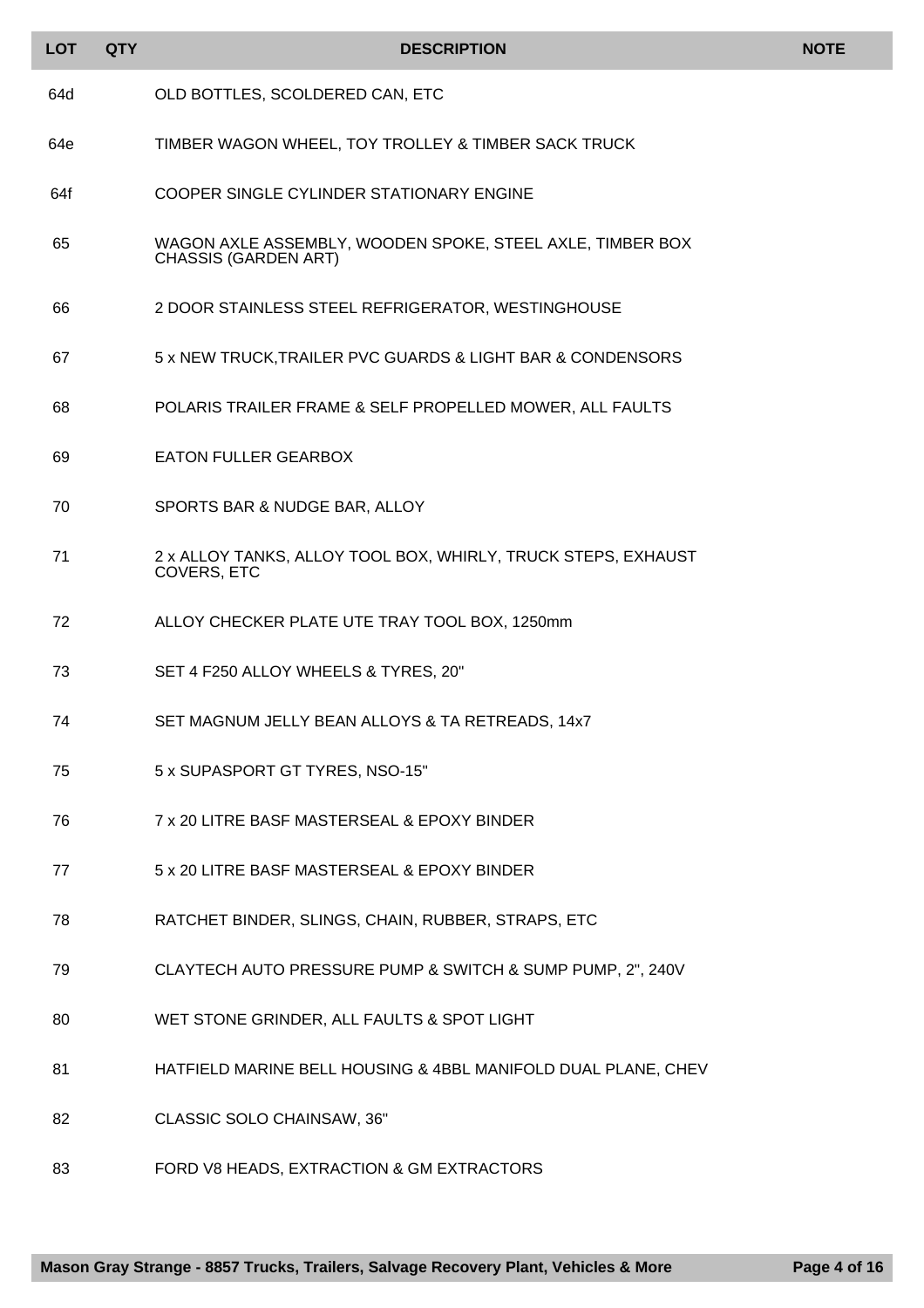| <b>LOT</b> | <b>QTY</b> | <b>DESCRIPTION</b>                                                                    | <b>NOTE</b> |
|------------|------------|---------------------------------------------------------------------------------------|-------------|
| 84         |            | 2 x GAS BOTTLES & FIRE EXTINGUISHERS                                                  |             |
| 85         |            | POLY & STEEL FUEL TANKS                                                               |             |
| 86         |            | FORD 390 FE V8 ENGINE & C6 TRANS                                                      |             |
| 87         |            | CHEV 350 (5.7) ENGINE                                                                 |             |
| 88         |            | VOLVO 6 CYLINDER DIESEL, DISMANTLED                                                   |             |
| 89         |            | <b>GMH V8 ENGINE &amp; TRANS</b>                                                      |             |
| 90         |            | 2 x 12V HOIST HYDRAULIC PUMPS                                                         |             |
| 91         |            | PAIR HYDRAULIC PLATFORM RAMS, 350mm STROKE, 2018, FTE                                 |             |
| 92         |            | FORD 9" DIFF HOUSING & CENTRE, 1 x AXLE & 1 x DRUM                                    |             |
| 93         |            | PAIR 1966 MUSTANG DOORS                                                               |             |
| 94         |            | NISSAN 6 CYLINDER TURBO DIESEL ENGINE, 1985, FD6                                      |             |
| 95         |            | FORD C6 TRANSMISSION & PARTS                                                          |             |
| 96         |            | 351 FORD WINDSOR ENGINE, COMPLETE                                                     |             |
| 97         |            | <b>HOLDEN 253 V8 &amp; TRANSMISSION</b>                                               |             |
| 98         |            | 6" SWIVEL VICE ON PEDESTAL                                                            |             |
| 99         |            | DIGI DIGITAL PLATFORM SCALES, 30kg                                                    |             |
| 100        |            | NEW HONDA GX240 PETROL ENGINE IN FRAME WITH 2" CENTRIFUGAL PUMP,<br><b>DISMANTLED</b> |             |
| 101        |            | IN BOX PREDATOR GENSET,<br>3500w INVERTER, PETROL WITH ADAPTORS                       |             |
| 102        |            | GMC CUT OFF SAW, PLANER & CIRCULAR SAW                                                |             |
| 103        |            | PARTNER PETROL QUICK CUT, 150 ACTIVE                                                  |             |
| 104        |            | OZITO CHAINSAW CHAIN SHARPENER                                                        |             |
| 105        |            | 2 x BRUSHCUTTERS, MCCULLOCH PETROL & VICTA CORDLESS                                   |             |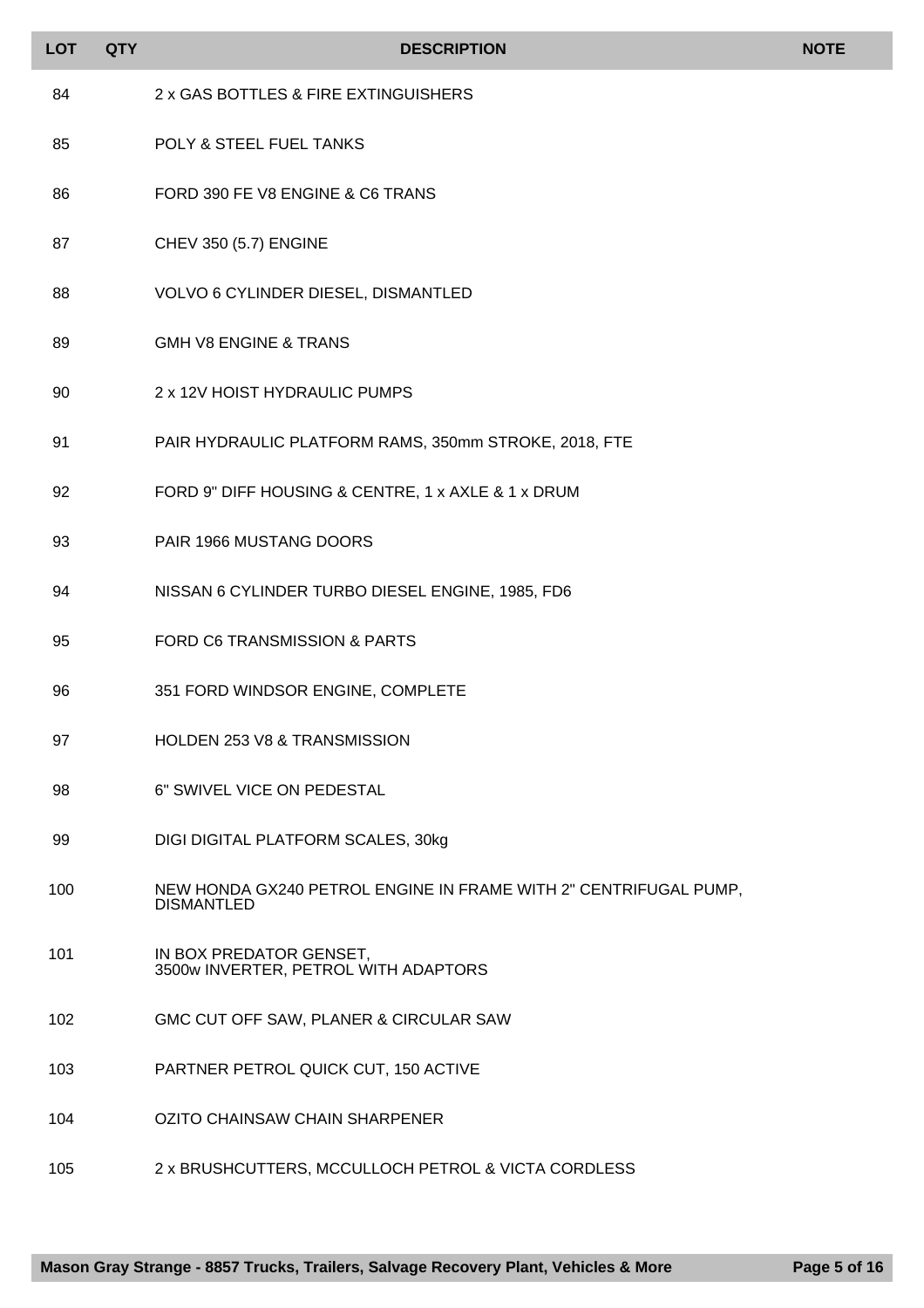| <b>LOT</b> | <b>QTY</b> | <b>DESCRIPTION</b>                                                                                 | <b>NOTE</b> |
|------------|------------|----------------------------------------------------------------------------------------------------|-------------|
| 106        |            | 2 x BATTERY CHARGERS, PROJECTA, ETC                                                                |             |
| 107        |            | H/D BULL BAR WINCH, 12V                                                                            |             |
| 108        |            | MIG WELDER, WIA WELDMATIC 2555 & WIRE FEED<br>(MIG CABLE NEEDS REPLACING)<br>240V                  |             |
| 109        |            | RYOBI DE GRINDER, EBG3720, 240V                                                                    |             |
| 110        |            | 3 x ASSORTED FIRE EXTINGUISHERS                                                                    |             |
| 111        |            | 2 x SCA BATTERY JUMP PACKS                                                                         |             |
| 112        |            | *** VACANT ***                                                                                     |             |
| 113        |            | *** VACANT ***                                                                                     |             |
| 114        |            | LRG TRAILER RECOVERY WINCH, TALON 14.0 SUPERWINCH                                                  |             |
| 115        |            | *** VACANT ***                                                                                     |             |
| 116        |            | POST TRAILER STAND, RAMP SPRINGS, TRAILER PIN & CLAMP                                              |             |
| 117        |            | LARGE QUANTITY IRRIGATION, SAFETY LIGHT BEACONS, OIL ABSORBENT,<br><b>FASTENERS, JACK, ETC</b>     |             |
| 118        |            | 2 x WELDING MASKS, FASTENERS, HYDRAULIC PULLER, FILTERS, ETC                                       |             |
| 119        |            | JACK STAND, CIRCUIT SEAT, TRUCKLIGHTS, CHAINS, BEACONS, SPRINGS,<br>PARTS, ETC                     |             |
| 120        |            | TRUCK TURBO, CLUTCH, OIL PUMPS, NEW HOSE SETS WITH FIREPROOF<br>COVERS, ETC                        |             |
| 121        |            | HUGE QUANTITY HARDWARE, RIVETS, PAINT, ETC                                                         |             |
| 122        |            | AUTOMOTIVE PARTS, LIGHTS, HOSE, BENDING DIES, FAN, AIR OP NAIL GUN,<br><b>TOOLS, ETC</b>           |             |
| 123        |            | <b>MULTI DRAWERS &amp; ASSORTED HARDWARE</b>                                                       |             |
| 124        |            | HUGE QUANTITY HARDWARE, CHAIN SETTER, INVERTER, AUTO FLUIDS, FAN,<br>RADIO, TOOLS, INFLATOR & MORE |             |
| 125        |            | FORD ENGINE PARTS, V8 HEAD, DISC BRAKE CONVERSION, RACE SUMP,<br>MANIFOLDS, ETC                    |             |
| 126        |            | CHROME SUMP, ROCKER COVERS, MANIFOLDS, ETC                                                         |             |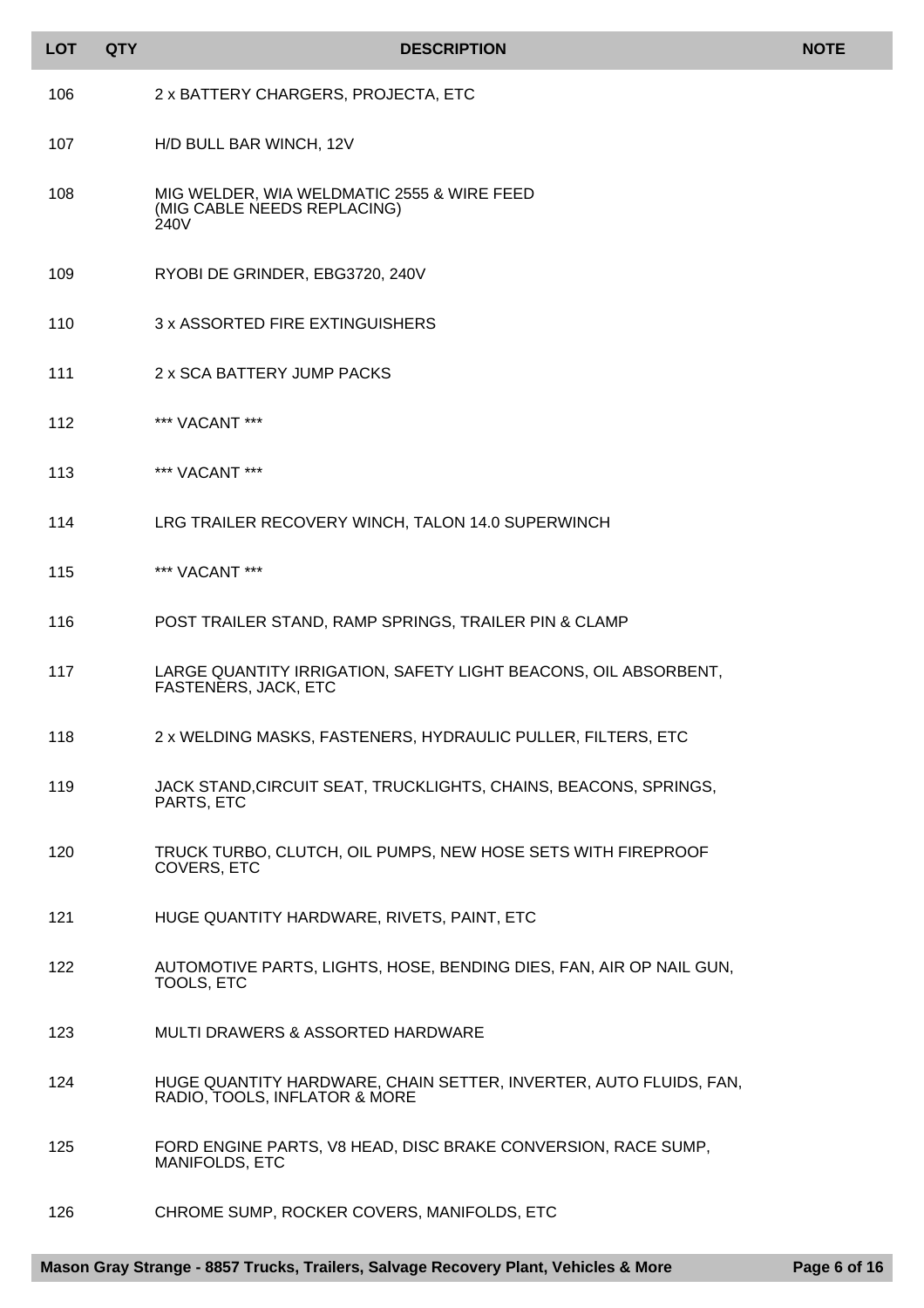| <b>LOT</b> | <b>QTY</b> | <b>DESCRIPTION</b>                                                                                                                                                                                                                                       | <b>NOTE</b> |
|------------|------------|----------------------------------------------------------------------------------------------------------------------------------------------------------------------------------------------------------------------------------------------------------|-------------|
| 127        |            | ASSORTED HOLLEY CARB 2 & 4 BBL COMPLETE, PARTS & CAIN 2BBL<br><b>MANIFOLD</b>                                                                                                                                                                            |             |
| 128        |            | 7 x ASSORTED ALTERNATORS, WATER & STEERING PUMP, ETC                                                                                                                                                                                                     |             |
| 129        |            | SKID STEER LOADER, KUBOTA<br><b>MOD: T985</b><br>S/NO: 191110009<br>DOM: 2011<br>HOURS: 0766 INDICATED<br><b>RUBBER TRACKS</b>                                                                                                                           |             |
| 130        |            | FRONT DECK RIDE ON MOWER, TORO, GROUNDMASTER 328D<br><b>60" CUT</b><br><b>HOURS: 1,328</b>                                                                                                                                                               |             |
| 131        |            | 1968 OLDSMOBILE CUTLASS COUPE<br>445 V8<br><b>LHD</b><br><b>WITH PAPERS</b>                                                                                                                                                                              |             |
| 132        |            | REGAL RUSH SPEED BOAT<br>40HP SUZUKI OUTBOARD<br>BIMINI, SOUNDER, RADIO,<br>ON DUNBIER TRAILER                                                                                                                                                           |             |
| 133        |            | 1959 FORD THUNDERBIRD ROADSTER<br>390 V8<br><b>WITH PAPERS</b><br><b>RUNNING</b>                                                                                                                                                                         |             |
| 134        |            | 2012 NISSAN NAVARA D4D DUAL CAB UTILITY 4x4<br>VIN: VSKCVND4DA0462291<br>ODO: 301,876kms SHOWING<br>6 SPEED MANUAL TRANSMISSION, DIESEL, 4x4                                                                                                             |             |
| 135        |            | 2013 FREIGHTLINER CAB OVER PRIME MOVER (015)<br>REG: XS 04 CK<br>VIN: 1FVJAND26ELFT826<br>DD15 DETROIT, AUTOMATIC TRANSMISSION,<br>AIRBAG<br><b>ALLOYS</b><br><b>INTEGRATED SLEEPER</b><br>PUNE AIR A/C                                                  |             |
| 136        |            | 2010 FREIGHTLINER ARGOSY CAB OVER PRIME MOVER<br>REG: SB 57 NA<br>VIN: 1FVJAWCK2BLAW2820<br>ODO: 1,129,337kms SHOWING<br>DETROIT SERIES 60, AUTO SMART SHIFT,<br><b>AIRBAG</b><br><b>ALLOYS</b><br><b>INTEGRATED SLEEPER</b><br><b>TIPPER HYDRAULICS</b> |             |
| 137        |            | 2010 FREIGHTLINER ARGOSY FLH CAB OVER PRIME MOVER<br><b>REG: NO REG</b><br>VIN: 1FVJAWCK5BLAW4075<br>DETROIT, 18 SPEED<br>AIRBAG, ALLOYS<br><b>INTEGRATED SLEEPER</b>                                                                                    |             |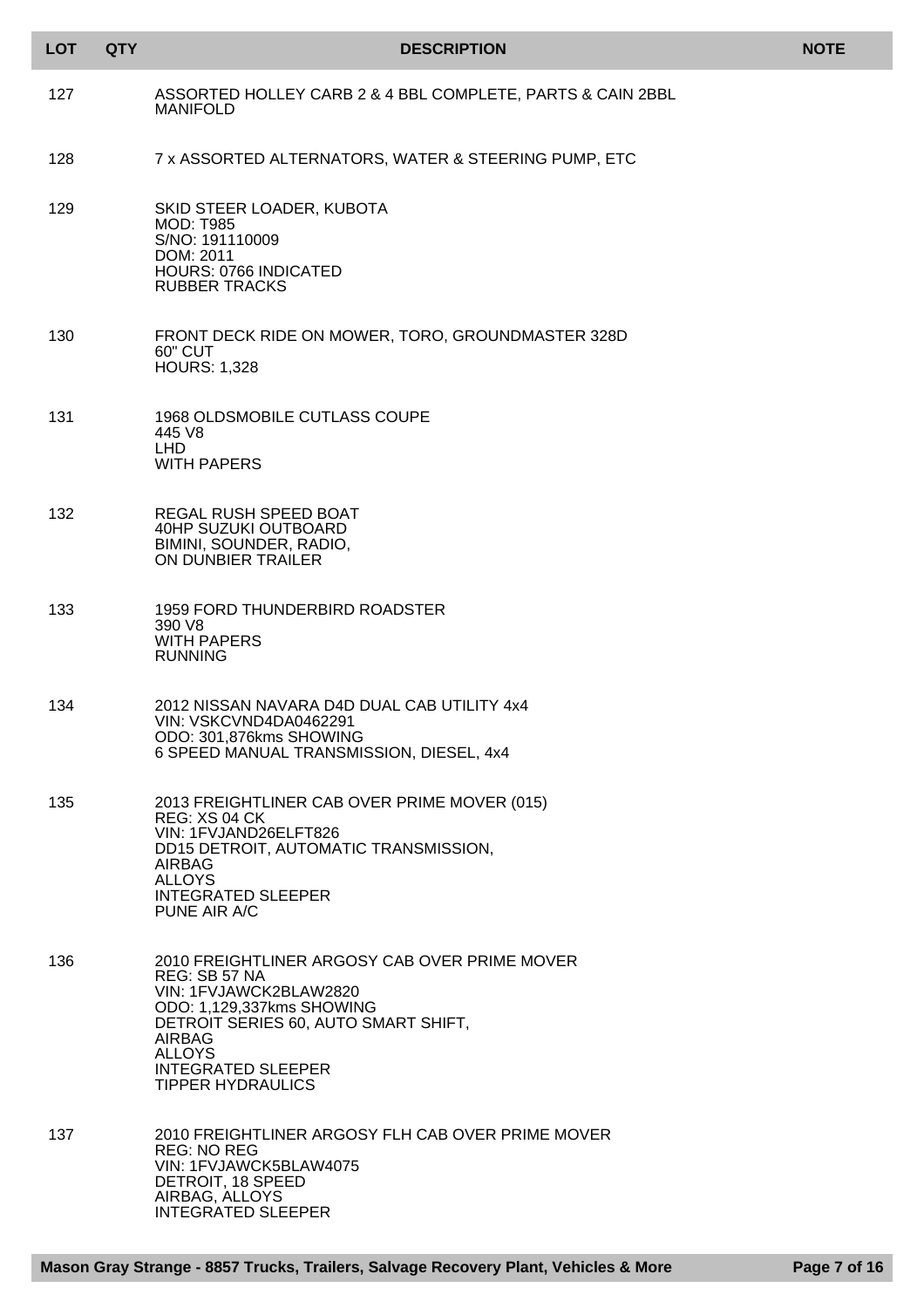| <b>DESCRIPTION</b> |
|--------------------|
|--------------------|

| <b>LOT</b> | <b>QTY</b> | <b>DESCRIPTION</b>                                                                                                                                                                                                              | <b>NOTE</b> |
|------------|------------|---------------------------------------------------------------------------------------------------------------------------------------------------------------------------------------------------------------------------------|-------------|
| 138        |            | 2021 DROP DECK WIDENING SEMI TRAILER<br><b>LIBERTY FREIGHTMORE</b><br>45 FT WIDENING DECK<br><b>REG YS39BU</b><br>VIN 6T9T2500SMA4XF043<br>POWERED BI FOLD RAMPS, 20,000LB WINCH<br>3 WAY CONTAINER PINS, 2 POSITION KING PINS. |             |
| 139        |            | <b>VOLVO EXCAVATOR</b><br>MODEL EC210CL<br>PIN VCEC210CC00111224<br>9080 HOURS<br>110 KW<br>PLUMMED FOR HAMMER<br>SOLD WITH GP BUCKET ONLY.<br>A/C ROPS CABIN                                                                   |             |
| 140        |            | SAMSUNG EXCAVATOR, SE210-LC-2<br>S/NO: FBY1587<br>SLEW GEARS NEED TO BE INSTALLED<br>A/C CAB                                                                                                                                    |             |
| 141        |            | DIRT CIRCUIT ROLLING CHASSIS<br>LATE MODEL 101<br>SUSPENSION, STEERING, PANELS<br><b>WHEELS</b><br>MASTERBUILT CHASSIS, 2008                                                                                                    |             |
| 142        |            | FORD RANGER DUAL CAB UTE BODY                                                                                                                                                                                                   |             |
| 143        |            | <b>40' STEEL SHIPPING CONTAINER</b>                                                                                                                                                                                             |             |
| 144        |            | FIBREGLASS TANK, EST 2000 LITRE                                                                                                                                                                                                 |             |
| 145        |            | PREFAB COOL ROOM BODY, 2400 x 2400 x 2000mm                                                                                                                                                                                     |             |
| 146        |            | <b>BOSS DIRT BIKE, (NEEDS LOVE)</b>                                                                                                                                                                                             |             |
| 147        |            | XR FALCON INTERIOR DASH, ETC                                                                                                                                                                                                    |             |
| 148        |            | FIBREGLASS TANK (EX WINERY), 5,000 LITRE APPROX                                                                                                                                                                                 |             |
| 149        |            | GILBARCO DUAL STATION FUEL BOWSER (HOUSING)<br>T185D6<br>2004<br><b>EX CALTEX</b>                                                                                                                                               |             |
| 150        |            | 2003 MAN TGA18.360 4x2 PRIME MOVER<br><b>REG: 592 WNQ</b><br>VIN: WMAH12ZZZ3M370560<br>(WILL BE RUNNING)                                                                                                                        |             |
| 151        |            | 48" SLEEPER CAB, BLUE (DAMAGED)                                                                                                                                                                                                 |             |

152 2 x ROLLS 15cm, 100m FENCE WIRE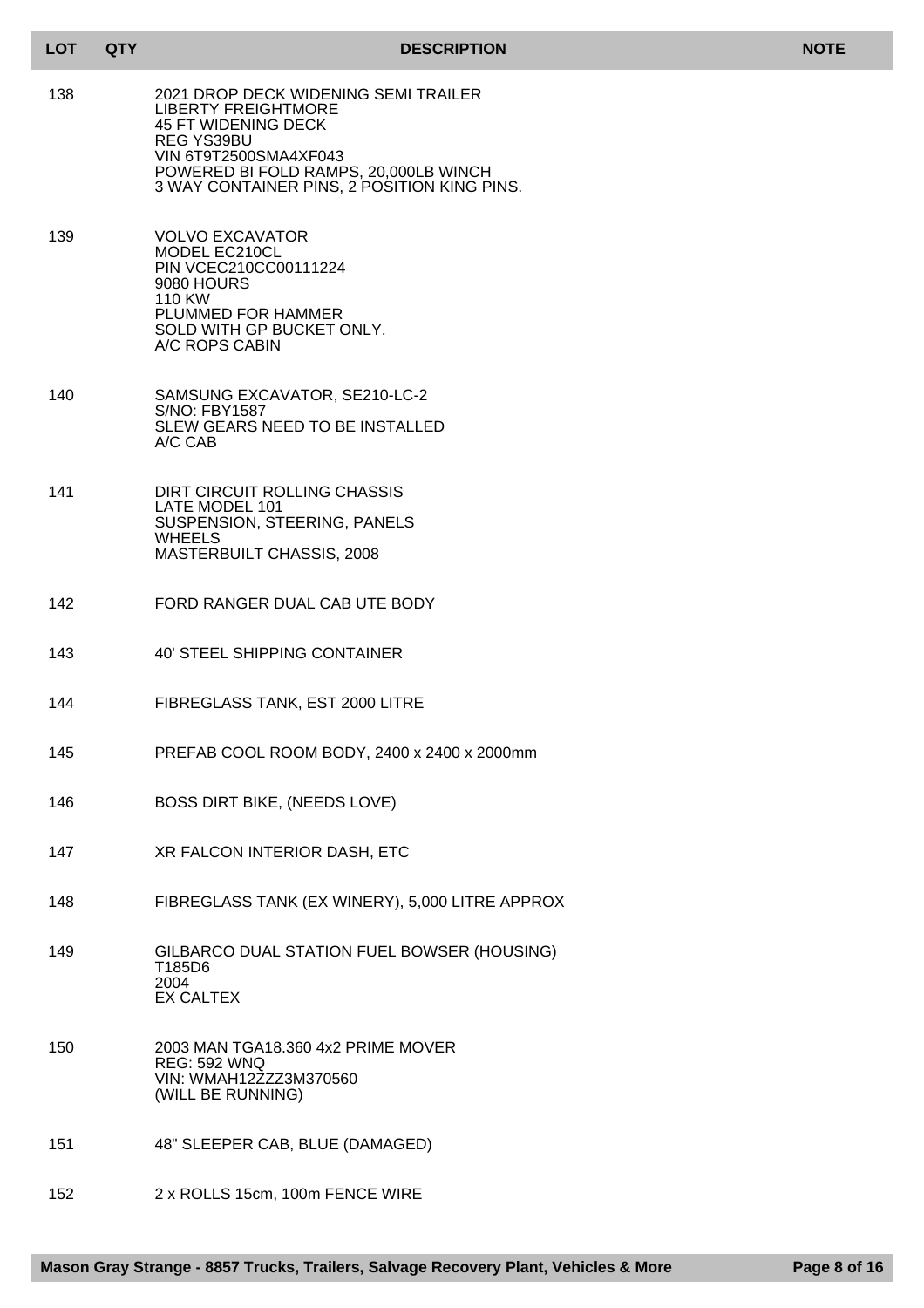| <b>LOT</b> | <b>QTY</b> | <b>DESCRIPTION</b>                                                                                 | <b>NOTE</b> |
|------------|------------|----------------------------------------------------------------------------------------------------|-------------|
| 153        |            | 7 x STEEL CASED COUNTER WEIGHTS, CONCRETE FILLED, 3000mm (L)                                       |             |
| 154        |            | 20' ALLOY CLAD PANTECH BODY<br>(CHEAP STORAGE)                                                     |             |
| 155        |            | CATERPILLAR STATIONARY ENGINE<br><b>6 CYLINDER TURBO</b><br><b>WITH RADIATOR</b><br><b>RUNNING</b> |             |
| 156        |            | 9 x RIMS & TYRES, (NO HUBS), 11R 22.5, ASSORTED                                                    |             |
| 157        |            | 5 x RIMS & TYRES, (NO HUBS), 1 x ALLOY, 11R 22.5                                                   |             |
| 158        |            | ALLOY RIM & TYRE, 11R 22.5                                                                         |             |
| 159        |            | 6 x ALLOY FUEL TANKS (FORD STERLING, ETC)                                                          |             |
| 160        |            | FORD STERLING CAB WRECK                                                                            |             |
| 161        |            | TIPPER BODY, 6100mm, 1400mm (H), 2 WAY TAILGATE                                                    |             |
| 162        |            | TRACTOR, ZETOR 12011-5, 4x2<br>6 CYLINDER DIESEL, A/C CAB<br>3PTL, PTO<br><b>2 BANK HYDRAULICS</b> |             |
| 163        |            | <b>VAWDREY TAUTLINER TRUCK BODY</b><br>7500mm WITH NOSE CONE<br>STEEL CHECKER PLATE FLOOR          |             |
| 164        |            | STERLING PRIME MOVER, 6x4<br>2004<br><b>L SERIES</b><br>(NEEDS LOVE)                               |             |
| 165        |            | STEEL BOX POSTS, 75 x 75 x 2500mm, WELDED BASE PLATE                                               |             |
| 166        |            | POOL PUMP, PRESSURE PUMP, FILTER & LAYFLAT HOSE                                                    |             |
| 167        |            | SAND FILTER, ASTRA POOLS WITH FITTINGS                                                             |             |
| 168        |            | SAND FILTER, ASTRA POOLS WITH FITTINGS                                                             |             |
| 169        |            | POOL SOLAR HEATING SYSTEM, DAVEY PUMP & PIPE                                                       |             |
| 170        |            | 4 IN 1 BUCKET, 2m (W)                                                                              |             |
| 171        |            | 20 (APPROX) x ASSORTED CONCRETE BLOCKS, 600 x 600 x 380mm                                          |             |

I ı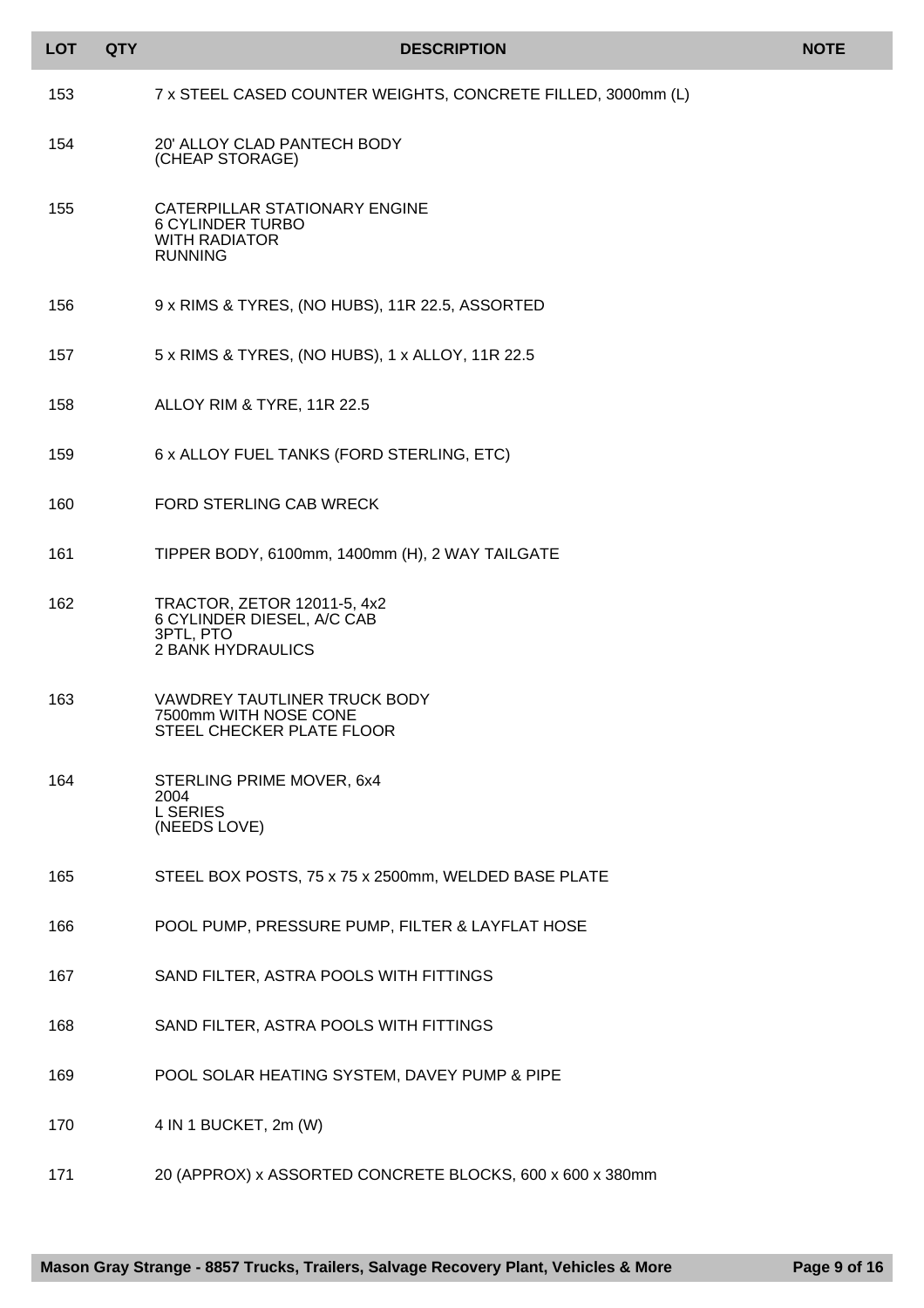| <b>LOT</b> | <b>QTY</b> | <b>DESCRIPTION</b>                                                                            | <b>NOTE</b> |
|------------|------------|-----------------------------------------------------------------------------------------------|-------------|
| 172        |            | ASSORTED QUARRY ROCK, 5 x STILLAGES<br>(NOT INCLUDING STILLAGES)                              |             |
| 173        |            | <b>FARM ART PLOUGH</b>                                                                        |             |
| 174        |            | 20 (APPROX) x ASSORTED CONCRETE BLOCKS, 600 x 600 x 380mm                                     |             |
| 175        |            | CONCRETE PAVERS, (POOL SURROUND), 600mm, 4 x PALLETS                                          |             |
| 176        |            | PILE QUARRY ROCK, APPROX 4 TONNE                                                              |             |
| 177        |            | 7 x STEEL CASED CONTROL WEIGHTS,<br>CONCRETE FILLED WITH FORK POCKETS.<br>3100 x 1100 x 400mm |             |
| 178        |            | DODGE TRUCK, TJ RICHARDS BODY BUILDERS<br><b>6 CYLINDER PETROL</b><br>(YARD ART OR RAT ROD)   |             |
| 179        |            | ASSORTED TIMBERS, UP TO 6m, OREGON, PINE, ETC                                                 |             |
| 180        |            | ASSORTED STEEL, BOX, BAR, ANGLE, ETC                                                          |             |
| 181        |            | 6 x LENGTHS PIPE, UP TO 6m, 400, 500, 600mm, ASSORTED                                         |             |
| 182        |            | MILD STEEL WATER TANK WITH SITE LEVEL, 4,000 LITRE APPROX                                     |             |
| 183        |            | 2 x STACKS TEMP FENCING, APPROX 27 x PANELS, 2400 x 1800mm                                    |             |
| 184        |            | TRANSFER RUBBER BELTING, 1400mm (W)                                                           |             |
| 185        |            | ASSORTED GALV SHED CABLES, 6 x 9m SPAN                                                        |             |
| 186        |            | WELDED BASE UB COLUMNS, 250mm, 4.5m TALL x 5                                                  |             |
| 187        |            | ASSORTED RHS, 75 x 75 UP TO 150 x 150mm, 5-8m                                                 |             |
| 188        |            | 1 x STILLAGE PINE FENCE POSTS                                                                 |             |
| 189        |            | 2 x FARM GATES, 4.2 x 4.5 x 1.1m                                                              |             |
| 190        |            | 1 x FARM GATE, 3.6 x 1.2m                                                                     |             |
| 191        |            | 18 x INTERLOCKING CONCRETE BLOCKS                                                             |             |
| 192        |            | 2 x FARM GATES, 4.2m APPROX                                                                   |             |
| 193        |            | 20 (APPROX) x ASSORTED GALV C PURLIN, 100mm, UP TO 4.3m                                       |             |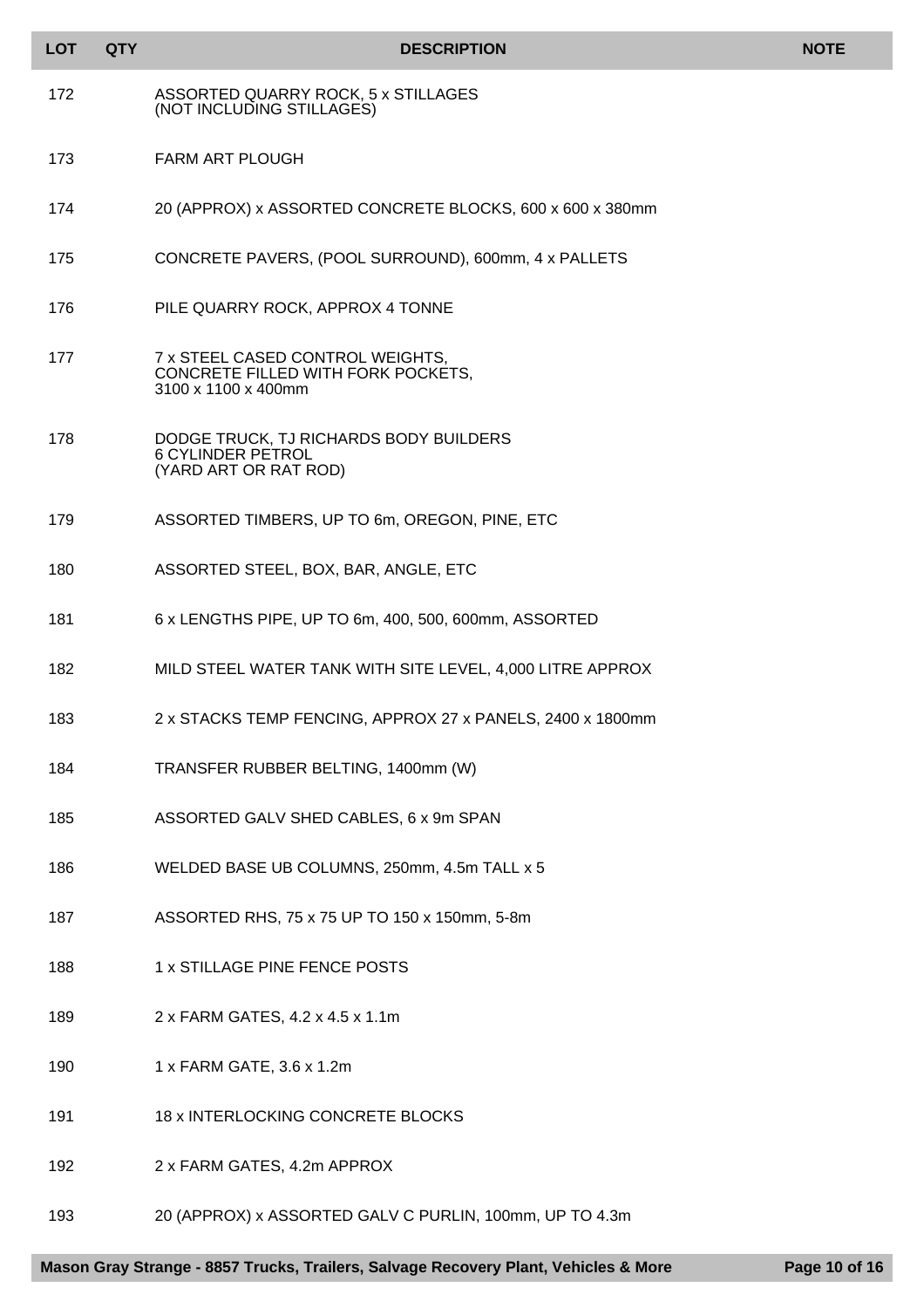| <b>LOT</b> | <b>QTY</b> | <b>DESCRIPTION</b>                                                                                                                                                                                                      | <b>NOTE</b> |
|------------|------------|-------------------------------------------------------------------------------------------------------------------------------------------------------------------------------------------------------------------------|-------------|
| 194        |            | 2 x STACKS PERMAPINE ROUNDS & SLEEPERS, UP TO 4m, 150mm DIAMETER                                                                                                                                                        |             |
| 195        |            | FIBREGLASS TANK, 2000 LITRE WITH SITE LEVEL                                                                                                                                                                             |             |
| 196        |            | MILD STEEL WATER TANK WITH SITE LEVEL, 4,000 LITRE APPROX                                                                                                                                                               |             |
| 197        |            | MILD STEEL WATER TANK WITH SITE LEVEL, 4,000 LITRE APPROX                                                                                                                                                               |             |
| 198        |            | 2 x STACKS CLIP LOCK FENCING, 1500mm (H)                                                                                                                                                                                |             |
| 199        |            | 20' STEEL SHIPPING CONTAINER & CONTENTS                                                                                                                                                                                 |             |
| 200        |            | 1 x ROLL RING LOCK FENCE, IBC FRAME, RHS, ANGLE, CHANNEL STEEL UP TO<br>150 <sub>mm</sub><br>ON GROUND                                                                                                                  |             |
| 201        |            | WELDED PRODUCT GALV GATE SYSTEM, TUBE STEEL<br>6500mm OPENING, 1800mm (H)<br>100 x 100mm POSTS                                                                                                                          |             |
| 202        |            | GALV MESH PANEL, ETC, RW BAR, THREADED ROD, ETC                                                                                                                                                                         |             |
| 203        |            | 2 x ROLLS GALV FENCE WIRE, 100mm APPROX                                                                                                                                                                                 |             |
| 204        |            | ANTIQUE RAILWAYS GATE, (YARD ART)                                                                                                                                                                                       |             |
| 205        |            | 80 (APPROX) x CONCRETE PAVERS/POOL SURROUNDS, 600 x 600 x 40mm<br>3 x PALLETS                                                                                                                                           |             |
| 206        |            | 2 x PALLETS BRICKS                                                                                                                                                                                                      |             |
| 207        |            | ROOFING SHEET OFFCUTS, 1600 x 300mm                                                                                                                                                                                     |             |
| 208        |            | SCRAP METAL SHEAR, NORTH TRACK LIMITED<br>400mm JAW<br>80mm PIN                                                                                                                                                         |             |
| 209        |            | PALLET STEEL SHELVES, 200-300mm (W)                                                                                                                                                                                     |             |
| 210        |            | 2006 WATER TRUCK, HINO, FM 6x4<br>VIN: JHDFN1JRPXXX10505<br><b>AUTOMATIC TRANSMISSION</b><br>WITH MILD STEEL WATER TRANK, 15,000 LITRE APPROX<br>SPRAY BAR, CANON, HYDRAULIC PUMP<br><b>ACCIDENT DAMAGED (DOES RUN)</b> |             |
| 210a       |            | ATCO SITE OFFICE AND CRIB ROOM<br>$13.5 \times 4.4$ m<br>DUAL ENTRANCE, A/C, POWER, LIGHTING AND SINK UNIT                                                                                                              |             |
| 211        |            | ALUMINIUM DOOR TRACKS, SCREENS & PANELS, 1 x PALLET                                                                                                                                                                     |             |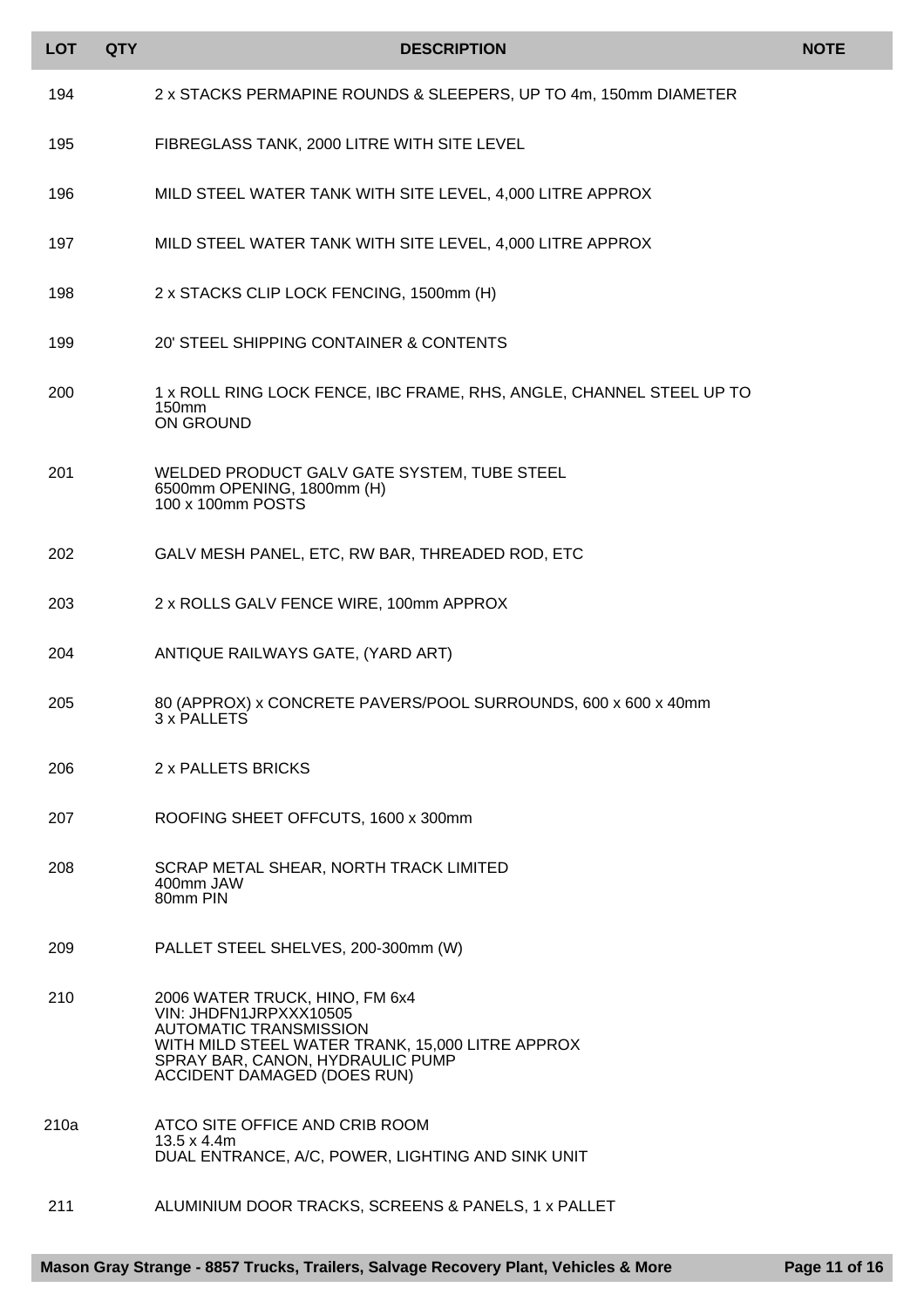| <b>LOT</b> | <b>QTY</b> | <b>DESCRIPTION</b>                                                                | <b>NOTE</b> |
|------------|------------|-----------------------------------------------------------------------------------|-------------|
| 212        |            | ANGLE STEEL, STEEL STRIP, TREAD PLATE & PEDESTALS                                 |             |
| 213        |            | 3 x OLD FARM TIMBER GATES                                                         |             |
| 214        |            | 2 x STEEL PIPE GATES, CYCLONE MESH, 3000mm                                        |             |
| 215        |            | 3 x STEEL PIPE GATES, CYCLONE MESH, 2400mm                                        |             |
| 216        |            | 2 x STEEL PIPE GATES, CYCLONE MESH, 3000mm                                        |             |
| 217        |            | 4 x STEEL PIPE GATES, CYCLONE MESH INC 3 x 3600mm & 1 x 4000mm                    |             |
| 218        |            | 1 X ROLL GALV WIRE, 100m APPROX                                                   |             |
| 219        |            | 2 x TRUCK TYRES, 275x221, 11R22.5                                                 |             |
| 220        |            | <b>4 x TRUCK GUARDS</b>                                                           |             |
| 221        |            | 2 x GALV GATES, 1500mm FENCE SHEETS                                               |             |
| 222        |            | TRUCK PARTS, HYDRAULIC TANK & PUMP, LIGHTS, FILTER, STACK, BINDERS,<br><b>ETC</b> |             |
| 223        |            | ALUMINIUM WINDOWS & SCREENS                                                       |             |
| 224        |            | 2 x TRUCK FUEL TANKS & BRACKETS, (ALLOY)                                          |             |
| 225        |            | <b>CREAM ALUMINIUM WINDOWS</b>                                                    |             |
| 226        |            | MCNAUGHT GREASE PUMP & DRAWER BAR                                                 |             |
| 227        |            | BLACK POOL FENCING, 6 x PANELS, 1500mm                                            |             |
| 228        |            | <b>11 x TRUCK GATE SETS</b>                                                       |             |
| 229        |            | POST RAMMER & 2 x SETS CHAIN                                                      |             |
| 230        |            | 2 x HYDRAULIC MOTORS, OXY TROLLEY, LIGHT SET, TIPPER HOIST RAM &<br><b>TANK</b>   |             |
| 231        |            | SKID STEER PUSH BUCKET                                                            |             |
| 232        |            | HAY BAIL FEEDER, GALV                                                             |             |
| 233        |            | 4 x SWEEP GATES, 2400mm, GALV SURROUND                                            |             |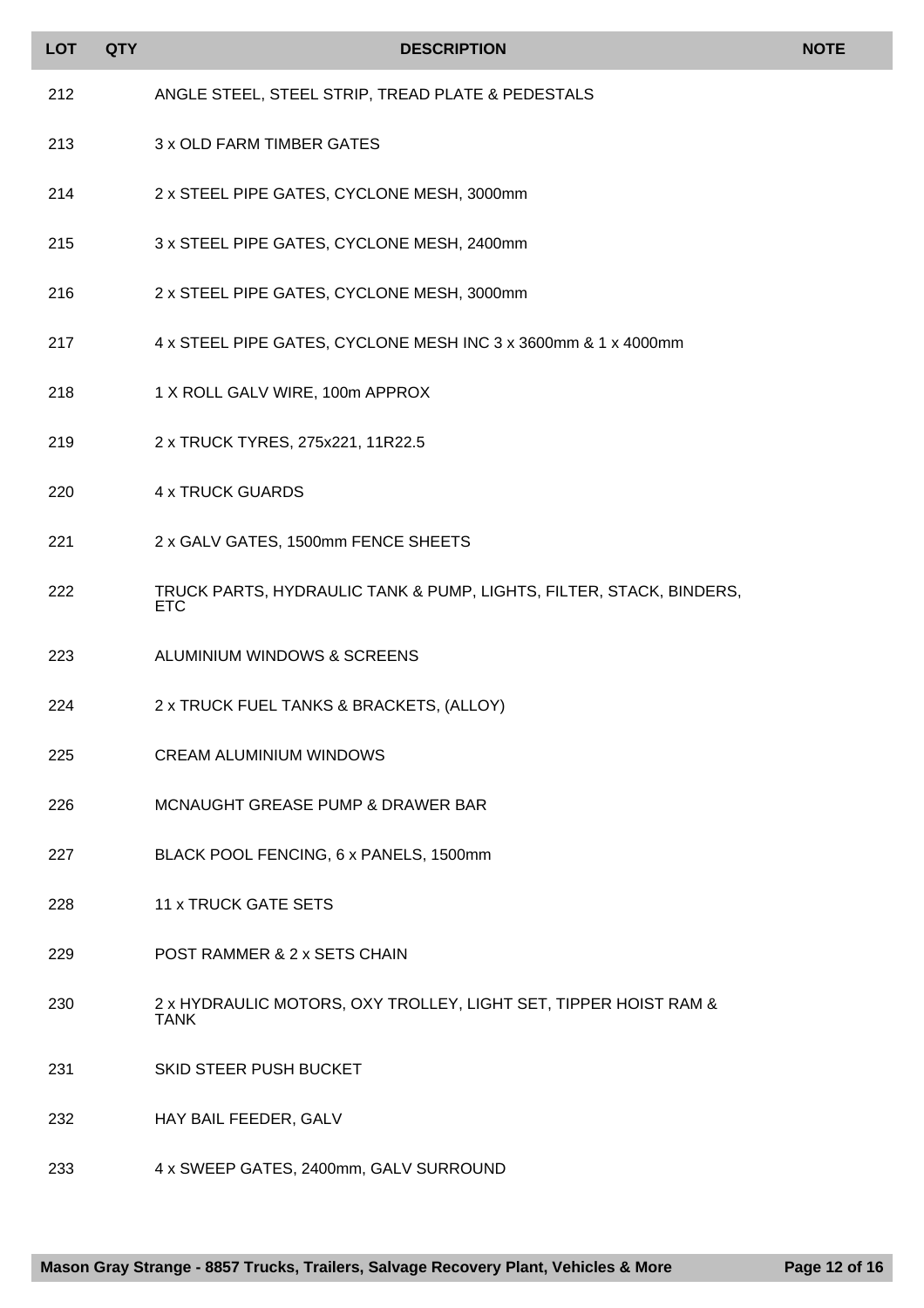| <b>LOT</b> | <b>QTY</b> | <b>DESCRIPTION</b>                                                                                             | <b>NOTE</b> |
|------------|------------|----------------------------------------------------------------------------------------------------------------|-------------|
| 234        |            | 5 x GRID PANELS, H/D, 3000 x 2000mm APPROX, WELDED PRODUCT, 5 x 6mm<br><b>STEEL</b>                            |             |
| 235        |            | TRUCK TURNTABLE, HOLLAND                                                                                       |             |
| 236        |            | FORK CARRIAGE & 1100mm FORKS                                                                                   |             |
| 237        |            | HIRE MATE TRUCK BODY, DAMAGED & FUEL TANK, STEEL PARTS, SCRAP,<br>FUEL BOWSER, ETC                             |             |
| 238        |            | GALV FARM GATE, (WHITES), 3m                                                                                   |             |
| 239        |            | PAIR GALV FARM GATE, (WHITES), 1m                                                                              |             |
| 240        |            | FARM GATE, GALV PIPE, 2800mm                                                                                   |             |
| 241        |            | 2 x MESH GATES, GALV, 2700 x 1800mm                                                                            |             |
| 242        |            | 3 x ALLOY TRUCK GATES, 2100 x 1800mm & CHECKER PLATE COVER                                                     |             |
| 243        |            | TRAILER TAILGATE, TUBE STEEL, 2400mm                                                                           |             |
| 244        |            | ALLOY & STEEL RIMS & TYRES, INC FORD FAIRLANE, JELLY BEAN ALLOYS,<br><b>GMH RIMS, ETC</b>                      |             |
| 245        |            | 3 x STACKS TRUCK RIMS & TYRES, (SPIDER) INC 1 x NEW                                                            |             |
| 246        |            | 33' STEEL TRAILER TIPPER BODY                                                                                  |             |
| 247        |            | 2 x STEEL STILLAGES & TOOL BOX                                                                                 |             |
| 248        |            | STEEL TIPPER TRAILER, TRI AXLE<br><b>HIGH SIDED</b><br><b>ACCIDENT DAMAGE</b><br>PARTS ONLY                    |             |
| 249        |            | <b>CAMPER BUS, FREIGHTER</b><br><b>REG: SPP 928</b><br><b>ABSOLUTE TREASURE</b>                                |             |
| 250        |            | SPEEDWAY TANDEM AXLE TRAILER,<br>RAMP OVER RIM FRAME<br><b>ELECTRIC WINCH</b><br>50mm COUPLER & RAMP<br>NO REG |             |
| 251        |            | HAY FEEDER, CIRCULAR                                                                                           |             |
| 252        |            | 2 x 3 SECTION STEEL FRAMES, 7m APPROX                                                                          |             |

I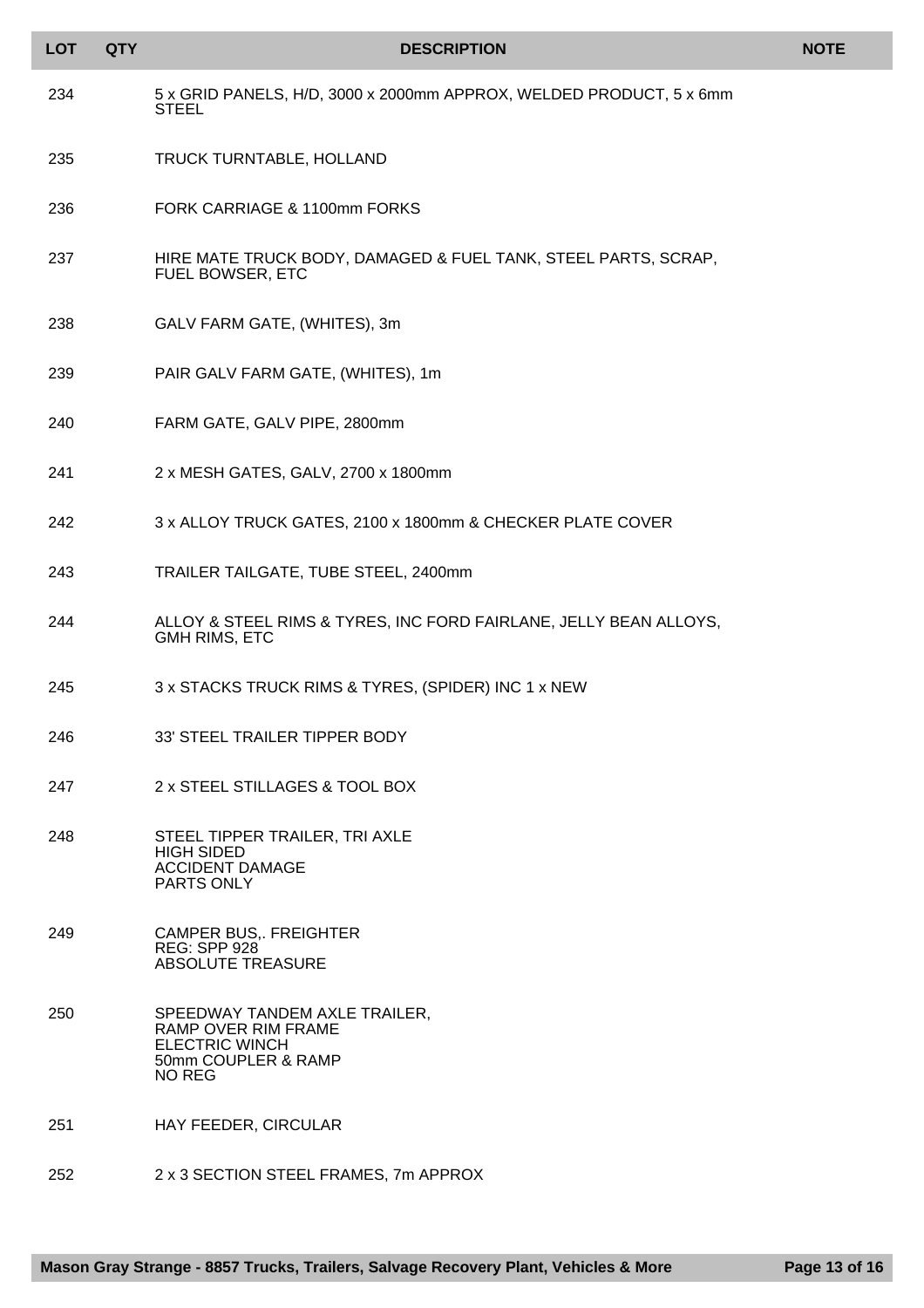| <b>LOT</b> | <b>QTY</b> | <b>DESCRIPTION</b>                                                                | <b>NOTE</b> |
|------------|------------|-----------------------------------------------------------------------------------|-------------|
| 253        |            | ALLOY TIPPER TAILGATE WITH GRAIN CHUTE                                            |             |
| 254        |            | WATER TANK BODY ON TRAY<br>10,000 LITRE APPROX<br>KUBOTA MOTOR & PUMP & PIPE WORK |             |
| 254a       |            | H/D STEEL CHUTE, BOX STEEL CHASSIS, 1200 x 1200mm APPROX                          |             |
| 255        |            | 4 x STEEL GRAPE BIN FRAMES                                                        |             |
| 256        |            | 4 x STEEL GRAPE BIN FRAMES                                                        |             |
| 257        |            | STERLING TRUCK BODY & SLEEPER                                                     |             |
| 258        |            | FREIGHTLINER TRUCK BODY & SLEEPER                                                 |             |
| 259        |            | SITE SHED, 2400 x 2400mm, READY FOR TRANSPORT                                     |             |
| 260        |            | <b>7 x STACKS PVC BAKERS TRAYS</b>                                                |             |
| 261        |            | <b>3 x TRAY BASE TROLLEYS</b>                                                     |             |
| 262        |            | <b>3 x TRAY BASE TROLLEYS</b>                                                     |             |
| 263        |            | <b>3 x TRAY BASE TROLLEYS</b>                                                     |             |
| 264        |            | LIGHTWEIGHT OFF ROAD RAMP SET                                                     |             |
| 265        |            | 2 x TIPPER GATE SETS                                                              |             |
| 266        |            | TRAILER HOISTS, 5TH WHEEL BALL HITCH & FUEL TANK                                  |             |
| 267        |            | BOGIE AXLE/CHASSIS ASSEMBLY AIRBAG                                                |             |
| 268        |            | PAIR ALLOY TRUCK RIMS & TYRES, 22.5                                               |             |
| 269        |            | RING FEEDER & BOLT ON FRAME                                                       |             |
| 270        |            | FORD RANGER, DUAL CAB UTE BODY WITH TAILGATE & TAIL LIGHTS                        |             |
| 271        |            | 9 x STACKING BASKET STILLAGES, 1200 x 1200 x 900mm                                |             |
| 272        |            | TOOL CASE, STEEL FRAME & STEEL ANGLE IRON, RHS, ETC ON PALLET                     |             |

HONDA CTX200, PARTS BIKE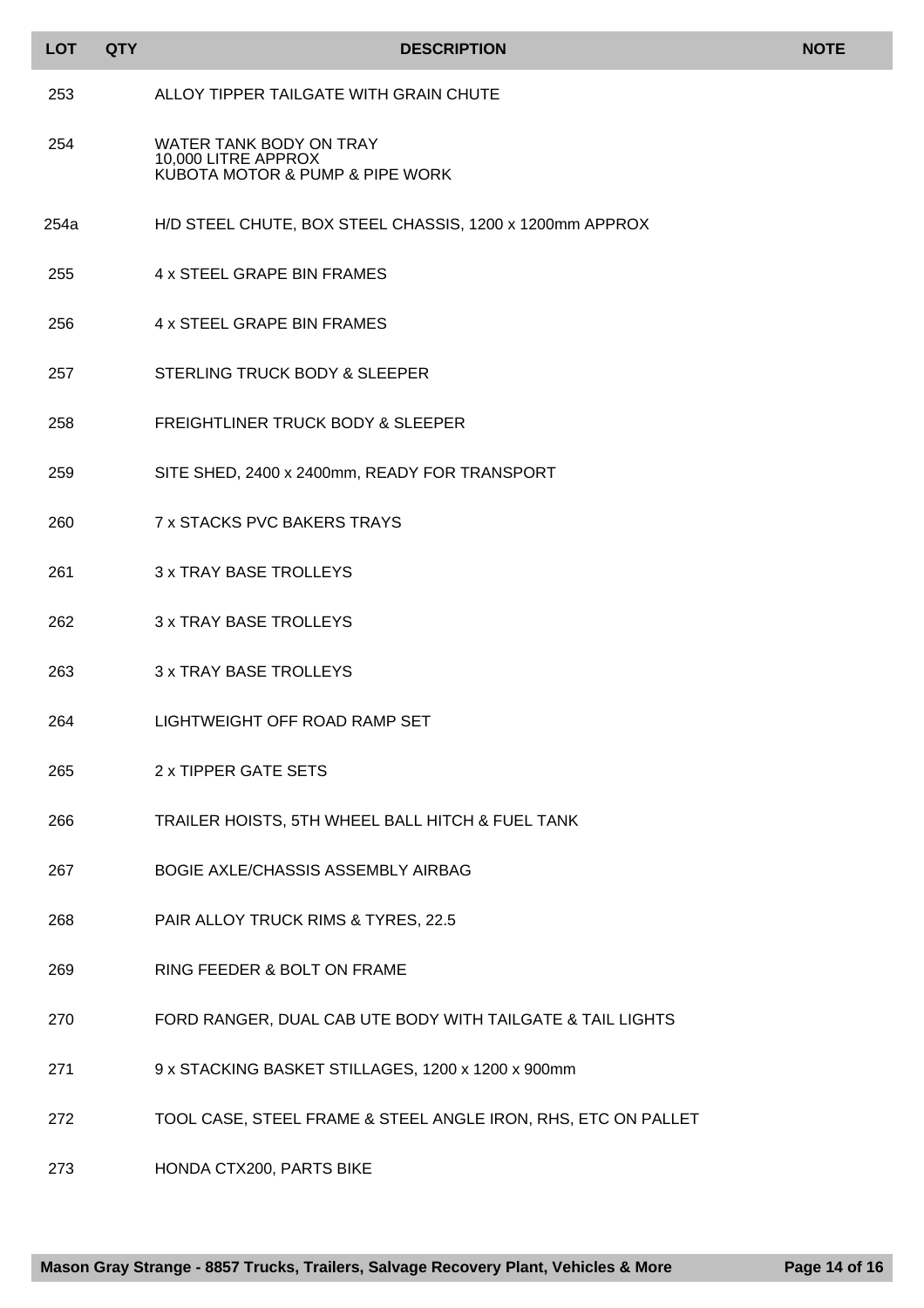| <b>LOT</b> | <b>QTY</b> | <b>DESCRIPTION</b>                                                                  | <b>NOTE</b> |
|------------|------------|-------------------------------------------------------------------------------------|-------------|
| 274        |            | 3 x ALLOY STEP LADDERS                                                              |             |
| 275        |            | 2 x PALLETS SHED ROOFING & ROLLER DOOR                                              |             |
| 276        |            | BACKHOE BUCKETS, 580 & 400mm                                                        |             |
| 277        |            | STEEL/ALLOY CHECKER PLATE, GALV SHEET & PERF MESH                                   |             |
| 278        |            | 7 PIECE FENCE PANELS & GATES, 2500 x 2000mm                                         |             |
| 279        |            | ALLOY TRUCK BULL BAR                                                                |             |
| 280        |            | GALV 75 x 75mm POSTS WITH WELDED BASES x 2100mm (H), 30 APPROX                      |             |
| 281        |            | STEEL GALV PIPE PLATFORM, ALLOY PLANK & FRAME                                       |             |
| 282        |            | FORKLIFT SLIPPERS, 1800mm                                                           |             |
| 283        |            | <b>6 BASKET STILLAGES</b>                                                           |             |
| 284        |            | ALLOY STEP & ALLOY RIM, MESH WINDSCREEN COVERS, AIR HOSES & TANK<br><b>BRACKETS</b> |             |
| 285        |            | 1 x ROLL FENCE WIRE, 200m APPROX                                                    |             |
| 286        |            | STEP UP DROP DECK RAMPS, TANK & RAM                                                 |             |
| 287        |            | SET 4 NISSAN ALLOY RIMS & TYRES, 5 STUD, 215/65/16"                                 |             |
| 288        |            | PAIR TRUCK TOOL BOXES                                                               |             |
| 289        |            | 3 x ALLOY TRUCK RIMS & 1 x TYRE                                                     |             |
| 290        |            | 3 x ROLLS BARB WIRE                                                                 |             |
| 291        |            | 3 x STACKS ASSORTED LIFTING CHAINS, NON RATED                                       |             |
| 292        |            | 3 x PEDESTAL FIRE BASKETS                                                           |             |
| 293        |            | AIR LINE RETRACTA REEL, TANK, JOCKEY WHEEL, ETC                                     |             |
| 294        |            | <b>STAINLESS STEEL HURDLE</b>                                                       |             |
| 295        |            | 300 x 300 x 10mm PLATES & GRIDS                                                     |             |
| 296        |            | AUGER, HYDRAULIC PUMP, ETC                                                          |             |